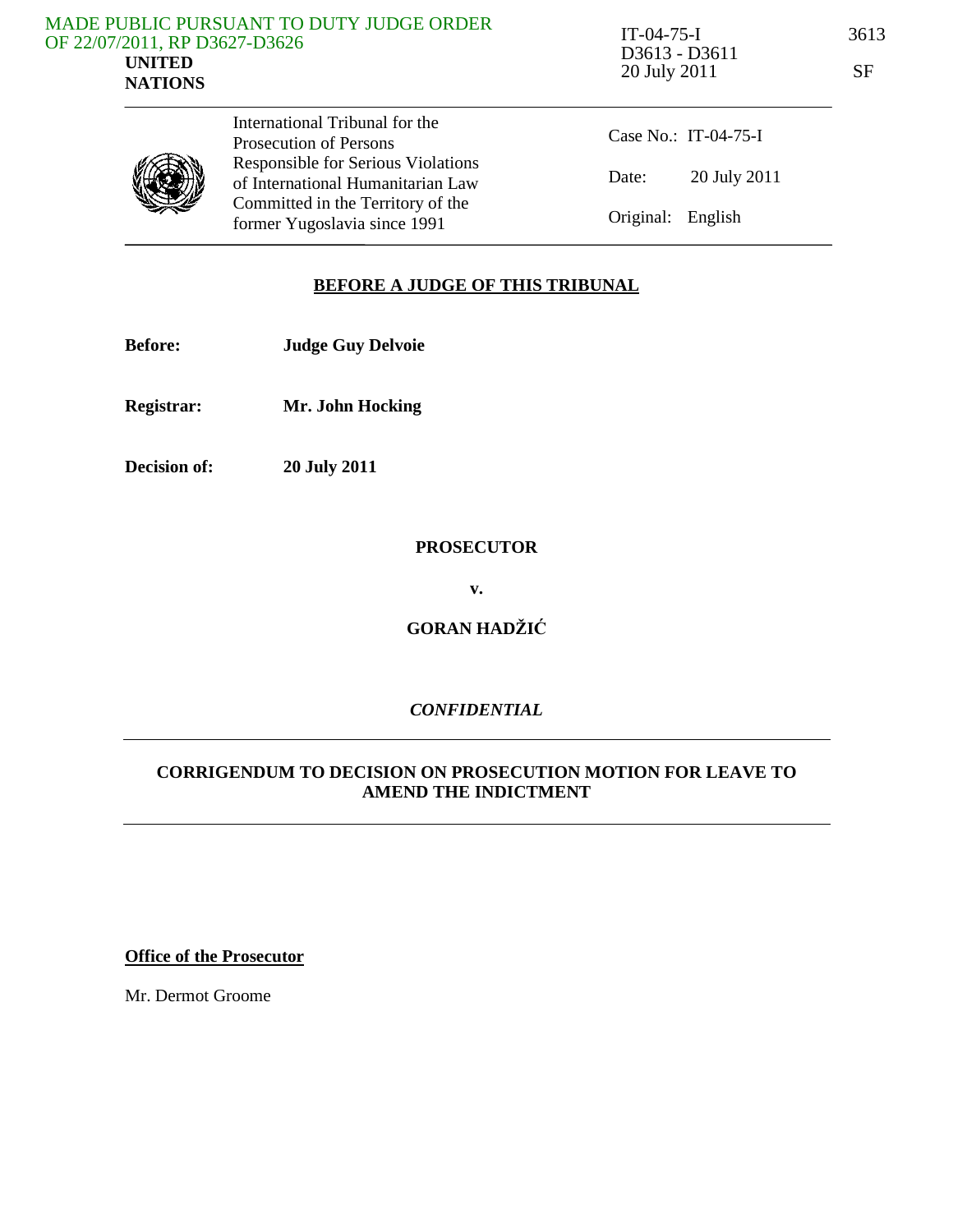**I, Guy Delvoie,** Judge of the International Tribunal for the Prosecution of Persons Responsible for Serious Violations of International Humanitarian Law Committed in the Territory of the former Yugoslavia since 1991 ("Tribunal")

**NOTING** my "Decision on Prosecution Motion for Leave to Amend the Indictment" issued confidentially on 19 July 2011;

**CONSIDERING** that, due to a typographical error, paragraphs 53 and 54 read:

53. Accordingly, pursuant to Article 19(1) of the Statute and Rule 50 of the Rules, I hereby **GRANT** the Motion in part, and **ORDER** the Prosecution to file confidentially the First Amended Indictment, with the caveats indicated in paragraphs 35 and 38 above, as the operative indictment in this case by 8 August 2011.

54. Should the Prosecution wish to provide further supporting material as indicated in paragraphs 35 and 38 above, it should do so by 8 August 2011.

**PURSUANT TO** Rule 54 of the Rules of Procedure and Evidence of the Tribunal,

**ORDER** that the relevant portions of paragraphs 53 and 54 shall read as follows:

53. Accordingly, pursuant to Article 19(1) of the Statute and Rule 50 of the Rules, I hereby **GRANT** the Motion in part, and **ORDER** the Prosecution to file confidentially the First Amended Indictment, with the caveats indicated in paragraphs 36 and 39 above, as the operative indictment in this case by 8 August 2011.

55. Should the Prosecution wish to provide further supporting material as indicated in paragraphs 36 and 39 above, it should do so by 8 August 2011.

Done in English and French, the English text being authoritative.

 $\sqrt{2}$ 

Judge Guy Delvoie